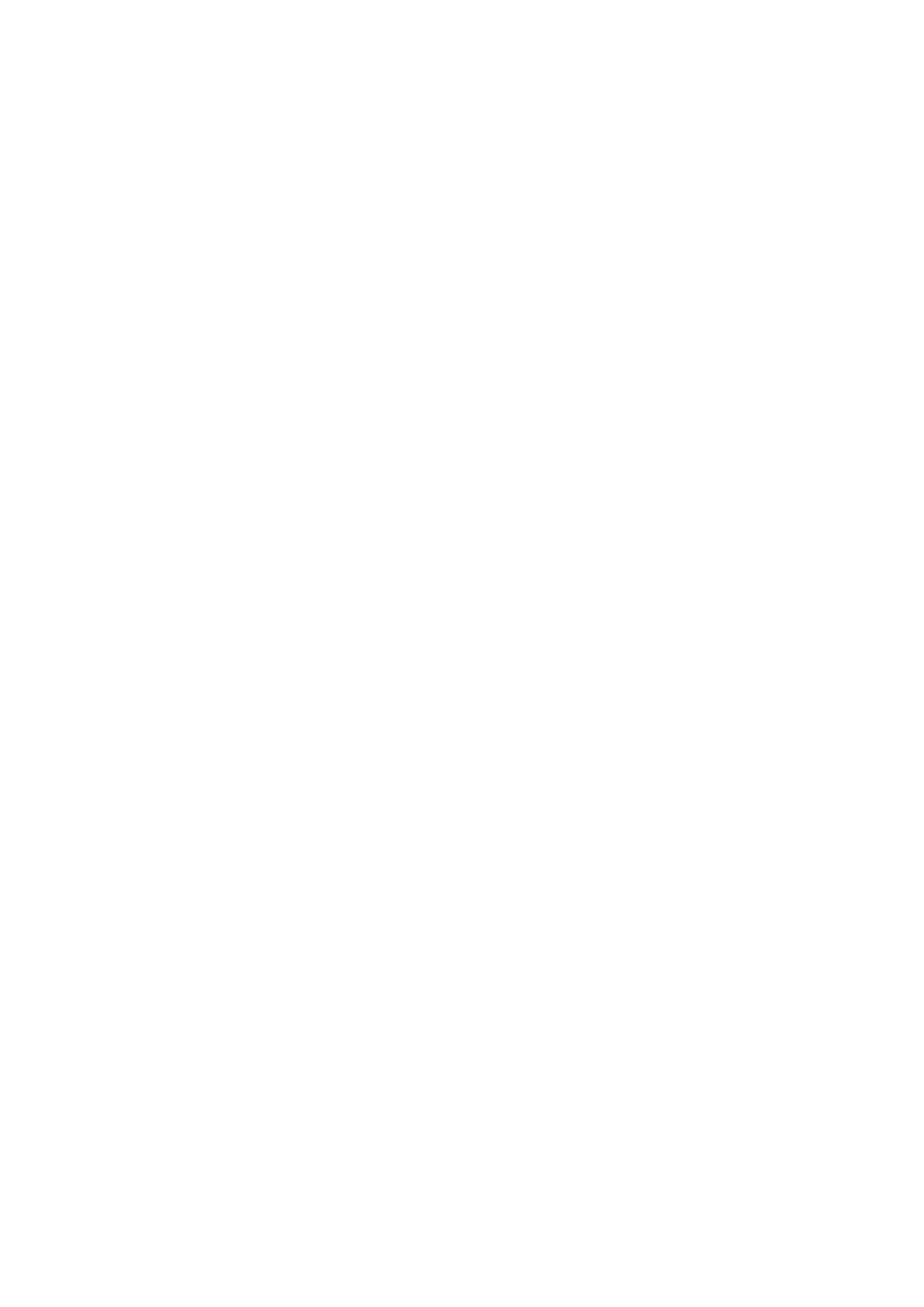

# **NORTHERN TERRITORY OF AUSTRALIA** \_\_\_\_\_\_\_\_\_\_\_\_\_\_\_\_\_\_\_\_

## **Act No. 30 of 2015** \_\_\_\_\_\_\_\_\_\_\_\_\_\_\_\_\_\_\_\_

An Act to amend the *Legislative Assembly Members' Superannuation Contributions Act*

> [*Assented to 8 December 2015*] [*Second reading 26 August 2015*]

### **The Legislative Assembly of the Northern Territory enacts as follows:**

#### **1 Short title**

This Act may be cited as the *Legislative Assembly Members' Superannuation Contributions Amendment Act 2015*.

#### **2 Commencement**

This Act commences on the day fixed by the Administrator by *Gazette* notice.

#### **3 Act amended**

This Act amends the *Legislative Assembly Members' Superannuation Contributions Act*.

#### **4 Section 3 amended**

Section 3, definition *self managed superannuation fund*

*omit*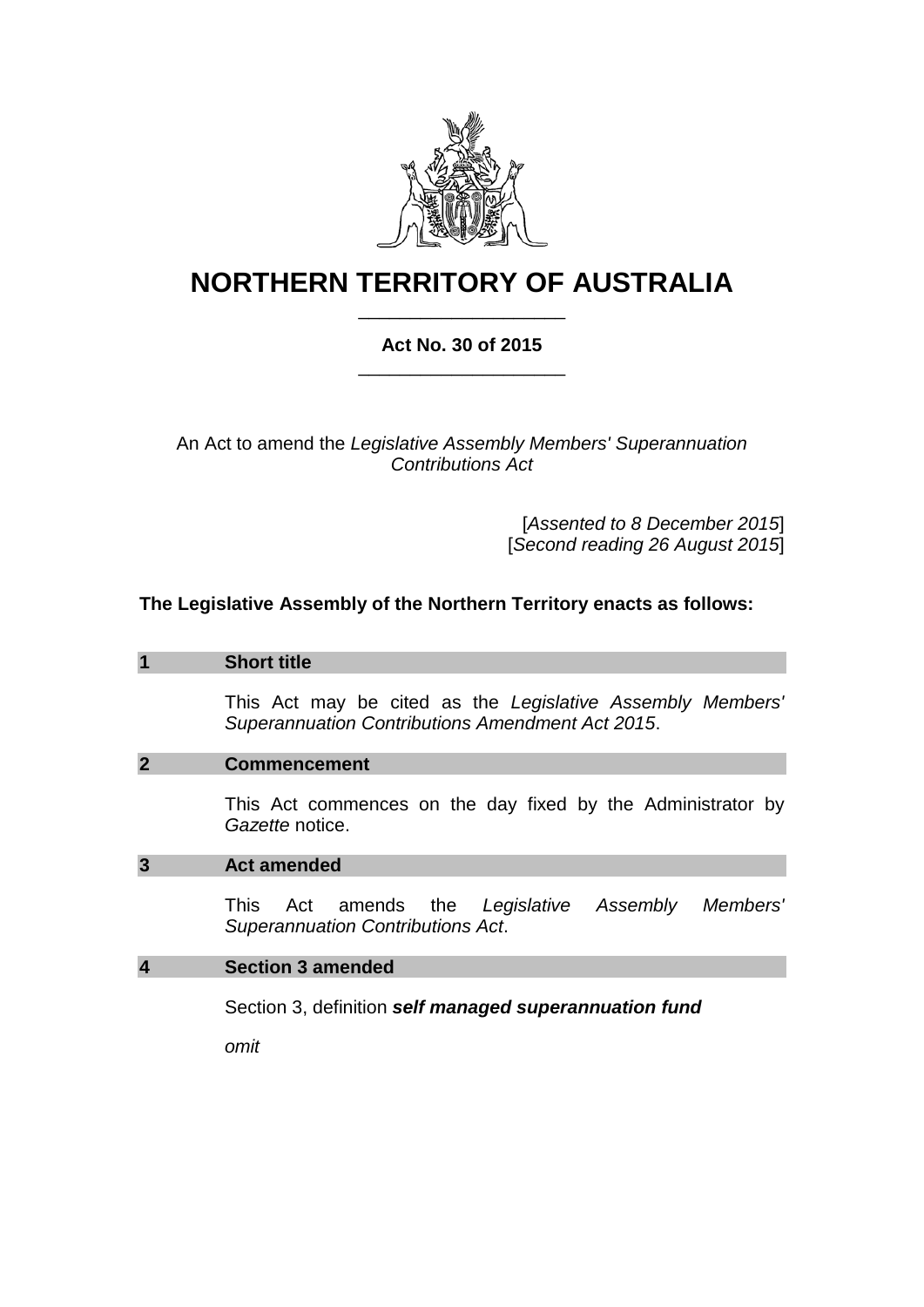## **5 Section 7 amended**

Section 7(2)(a)

*omit*

other than a self managed superannuation fund

| $6\phantom{1}6$ |     | <b>Section 9 amended</b>                               |
|-----------------|-----|--------------------------------------------------------|
| (1)             |     | Section 9(e)                                           |
|                 |     | omit                                                   |
|                 |     | RSA;                                                   |
|                 |     | insert                                                 |
|                 |     | RSA.                                                   |
| (2)             |     | Section 9(f)                                           |
|                 |     | omit                                                   |
| $\overline{7}$  |     | <b>Section 10 amended</b>                              |
|                 |     | Section 10(2)(a)(i)                                    |
|                 |     | omit                                                   |
|                 |     | other than a self managed superannuation fund          |
| 8               |     | <b>Section 12 amended</b>                              |
|                 |     | Section 12(a)                                          |
|                 |     | omit                                                   |
|                 |     | (other than a self managed superannuation fund)        |
| 9               |     | <b>Section 13 amended</b>                              |
|                 |     | After section 13(8)                                    |
|                 |     | insert                                                 |
|                 | (9) | In this section:                                       |
|                 |     | self managed superannuation fund see section 10 of the |

*self managed superannuation fund*, see section 10 of the *Superannuation Industry (Supervision) Act 1993* (Cth).